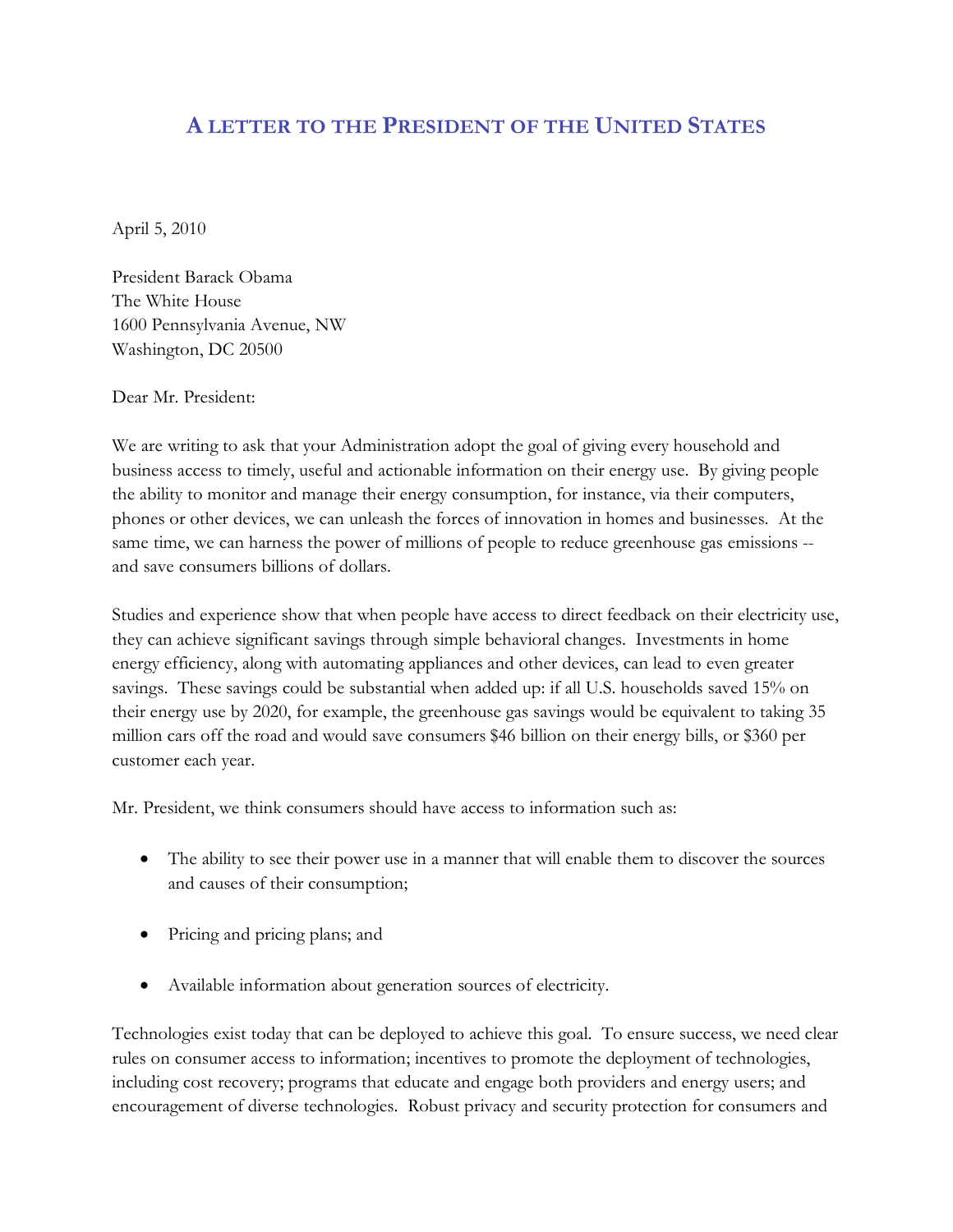Letter to President Barack Obama April 5, 2010 Page 2

their information is essential. Along with the private sector and State and local governments, the Federal government can be a leader.

Mr. President, to this end, we request that you consider the following:

- Initiate a White House led effort to work in partnership with Federal agencies, States, industry and other stakeholders to determine the best strategies, programs and policies needed to meet the goal of providing consumers access to their energy information, including principles to protect consumer privacy and control of their energy data.
- Direct the Department of Energy and the Environmental Protection Agency and ask the Federal Energy Regulatory Commission to add the availability of timely, useful and actionable energy information to consumers as a criterion for consideration in rulemakings, grants, and other programs related to end use electricity distribution and energy efficiency. This will ensure that consumer energy information is integrated into programs as diverse as home weatherization, energy efficiency grants, appliance standards, home and commercial building programs, federal energy management, research and development funding, and regulation of energy suppliers.
- Encourage the purchase and installation of technologies, devices and methods of delivery that will help ensure timely, secure, and clear information on energy consumption is available to consumers. To that end, we request that you consider access to this information as part of any program aimed at improving home and building energy performance.
- Convene a White House summit to address how to empower consumers with better information and tools for managing their energy use. We would welcome the opportunity to work with the White House to host a consumer energy technology showcase that will highlight energy information and control solutions for consumers.

Your Administration recently recognized the value of providing consumers with access to energy information through the Federal Communications Commission's National Broadband Plan. The Office of Science and Technology Policy, along with the National Institute of Standards and Technology, recently facilitated a discussion on the consumer interface with the smart grid and how to develop the standards necessary to make it work seamlessly. The Department of Energy is leading programs to improve energy efficiency in homes and buildings and accelerate the deployment of the smart grid. We strongly support these efforts and hope that you will carry them further as outlined above.